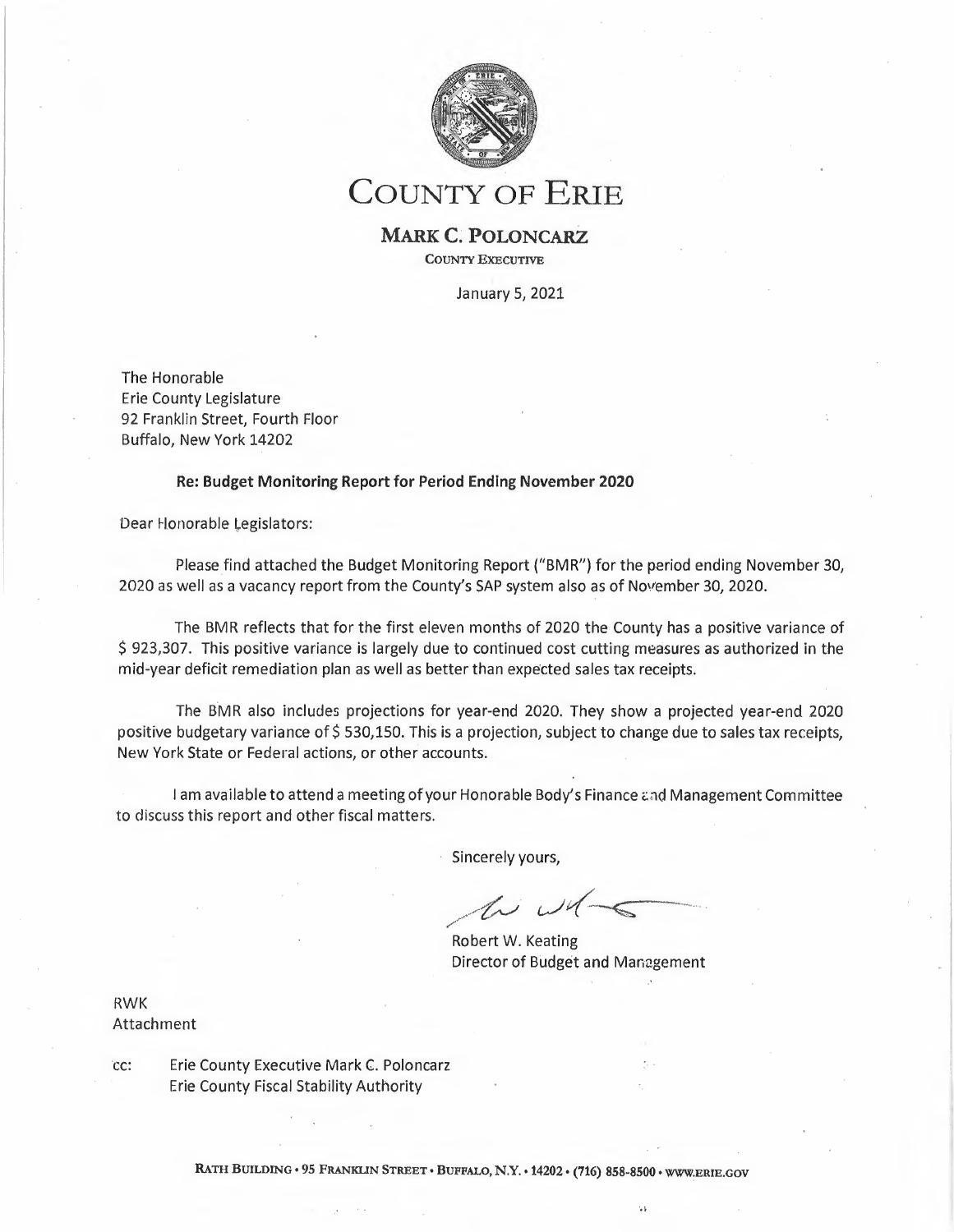#### **2020 November Budget Monitoring Report (BMR) with Year End Projections**

|              | <b>Account Type</b>              | <b>Annual Budget</b> | <b>Period Budget</b><br>January-<br>November | <b>Actuals</b><br>January-<br>November | Period<br>Avallable<br><b>Budget</b> | % of Period<br>Budget<br>Consumed | Year End 2020<br>Projections | Projected Year<br><b>End Variance</b><br>Save/(Cost) | Projected % of<br>Annual<br><b>Budget</b><br>Consumed |
|--------------|----------------------------------|----------------------|----------------------------------------------|----------------------------------------|--------------------------------------|-----------------------------------|------------------------------|------------------------------------------------------|-------------------------------------------------------|
|              | Revenue                          |                      |                                              |                                        |                                      |                                   |                              |                                                      |                                                       |
| $**$         | <b>Property Tax</b>              | (279, 863, 754)      | (279, 863, 754)                              | (279, 863, 754)                        | (0)                                  | 100.00%                           | (279, 863, 754)              | (0)                                                  | 100,00%                                               |
| $**$         | <b>Property Tax Related</b>      | (11, 264, 806)       | (7, 285, 830)                                | (7, 140, 858)                          | (144, 972)                           | 98.01%                            | (10,718,273)                 | (546, 533)                                           | 95.15%                                                |
| $**$         | <b>Sales Tax</b>                 | (405,960,092)        | (405,960,092)                                | (417, 721, 771)                        | 11,761,679                           | 102.90%                           | (476, 797, 979)              | 70,837,887                                           | 117.45%                                               |
| **           | Sales Tax to Local Govt.         | (279, 229, 985)      | (279, 229, 985)                              | (288, 612, 646)                        | 9,382,661                            | 103.36%                           | (329, 435, 105)              | 50,205,120                                           | 117.98%                                               |
| **           | <b>Other Sources</b>             | (32, 152, 611)       | (29, 333, 337)                               | (38,951,820)                           | 9,618,483                            | 132.79%                           | (39, 452, 634)               | 7,300,023                                            | 122.70%                                               |
| $**$         | Fees, Fines or Charges           | (28,963,599)         | (28, 271, 736)                               | (28, 441, 109)                         | 169,373                              | 100.60%                           | (27, 693, 711)               | (1, 269, 888)                                        | 95.62%                                                |
|              | <b>Appropriated Fund Balance</b> |                      |                                              |                                        |                                      |                                   | 0                            |                                                      |                                                       |
| $***$        | <b>Local Source Revenue</b>      | (1,037,434,847)      | (1,029,944,734)                              | (1,060,731,958)                        | 30.787.223                           | 102.99%                           | (1, 163, 961, 455)           | 126,526,609                                          | 112.20%                                               |
| $***$        | <b>Federal Revenue</b>           | (171, 165, 647)      | (160, 378, 144)                              | (143, 713, 956)                        | (16,664,189)                         | 89.61%                            | (150, 357, 031)              | (20,808,616)                                         | 87.84%                                                |
| 青青素          | <b>State Revenue</b>             | (166, 388, 283)      | (155, 146, 003)                              | (141, 028, 640)                        | (14, 117, 364)                       | 90.90%                            | (143, 490, 649)              | (22, 897, 634)                                       | 86.24%                                                |
| 青青素          | <b>Interfund Revenue</b>         | (3,920,843)          | (3,890,548)                                  | (3,890,548)                            | 1                                    | 100.00%                           | (3,920,843)                  | $\mathbf{0}$                                         | 100.00%                                               |
| ****         | <b>County Revenue</b>            | (1,378,909,620)      | (1,349,359,430)                              | (1,349,365,101)                        | 5,672                                | 100.00%                           | (1,461,729,979)              | 82,820,359                                           | 106.01%                                               |
|              | Expense                          |                      |                                              |                                        |                                      |                                   |                              |                                                      |                                                       |
| **           | <b>Salaries</b>                  | 213,962,494          | 194,422,018                                  | 179,978,892                            | 14,443,127                           | 92.57%                            | 214,350,722                  | (388, 228)                                           | 100.18%                                               |
| <b>A</b>     | <b>Non-Salaries</b>              | 23,745,093           | 20,601,368                                   | 18,098,883                             | 2,502,485                            | 87.85%                            | 19,387,180                   | 4,357,913                                            | 81.65%                                                |
| $**$         | <b>Countywide Adjustments</b>    | (14,002,870)         | (13,710,530)                                 | 0                                      | (13,710,530)                         | 0.00%                             | 0                            | (14,002,870)                                         | 0.00%                                                 |
| ***          | <b>Personnel Related Expense</b> | 223,704,717          | 201,312,856                                  | 198,077,775                            | 3,235,082                            | 98.39%                            | 233,737,903                  | (10,033,186)                                         | 104.49%                                               |
| ***          | <b>Fringe Benefit Total</b>      | 94,398,705           | 87,784,921                                   | 101,853,443                            | (14,068,523)                         | 116.03%                           | 120,381,172                  | (25,982,467)                                         | 127.52%                                               |
| $\star\star$ | <b>Supplies and Repairs</b>      | 9,715,666            | 7,594,525                                    | 5,225,185                              | 2,369,340                            | 68.80%                            | 8,946,395                    | 769,271                                              | 92.08%                                                |
| **           | Other                            | 26,359,828           | 21,493,439                                   | 19,705,305                             | 1,788,134                            | 91.68%                            | 26,289,180                   | 70,648                                               | 99.73%                                                |
| **           | Contractual                      | 479,306,085          | 459,731,200                                  | 464.757.426                            | (5,026,227)                          | 101.09%                           | 534,052,165                  | (54,746,080)                                         | 111.42%                                               |
| ₩,           | Equipment                        | 4,134,966            | 3,126,040                                    | 2,142,643                              | 983,397                              | 68.54%                            | 3,552,938                    | 582,028                                              | 85.92%                                                |
| **           | <b>Allocations</b>               | 76,826,970           | 34,200,972                                   | 33,851,503                             | 349,469                              | 98.98%                            | 47,282,054                   | 29,544,916                                           | 61.54%                                                |
| th th        | Program Specific                 | 472,652,347          | 411,338,267                                  | 400,057,298                            | 11,280,969                           | 97.26%                            | 478,188,500                  | (5,536,153)                                          | 101.17%                                               |
| 44           | <b>Debt Services</b>             | 60,631,822           | 59,825,491                                   | 59,819,497                             | 5,994                                | 99.99%                            | 60,631,822                   | Õ                                                    | 100.00%                                               |
| ***          | All Other Operating Expense      | 1,129,627,684        | 997,309,934                                  | 985,558,857                            | 11,751,076                           | 98.82%                            | 1,158,943,054                | (29,315,370)                                         | 102.60%                                               |
| ****         | <b>County Expense</b>            | 1,447,731,106        | 1,286,407,711                                | 1,285,490,075                          | 917.635                              | 99.93%                            | 1,513,062,129                | (65, 331, 023)                                       | 104.51%                                               |
|              | ***** Net                        | 68,821,487           | (62,951,719)                                 | (63,875,026)                           | 923,307                              | 101.47%                           | 51,332,150                   | 17,489,336                                           | 74.59%                                                |

| Net Projected YE 2020 Balance                               | 530,150          |
|-------------------------------------------------------------|------------------|
| Deduct: Fund Balance Usage in 2021 Adopted<br><b>Budget</b> | (10,000,000)     |
| Deduct: Estimated Reserve for 2020 Prepaid<br>Retirement    | (7,507,767)      |
| Add: Appropriation from 2019                                | 69,370,067       |
| <b>Adjustments</b>                                          |                  |
| Net                                                         | $-51,332,150$    |
| <b>Total Expenditures</b>                                   | $-1,513,062,129$ |
| <b>Total Revenue</b>                                        | 1,461,729,979    |
| 2020 Status                                                 |                  |
|                                                             |                  |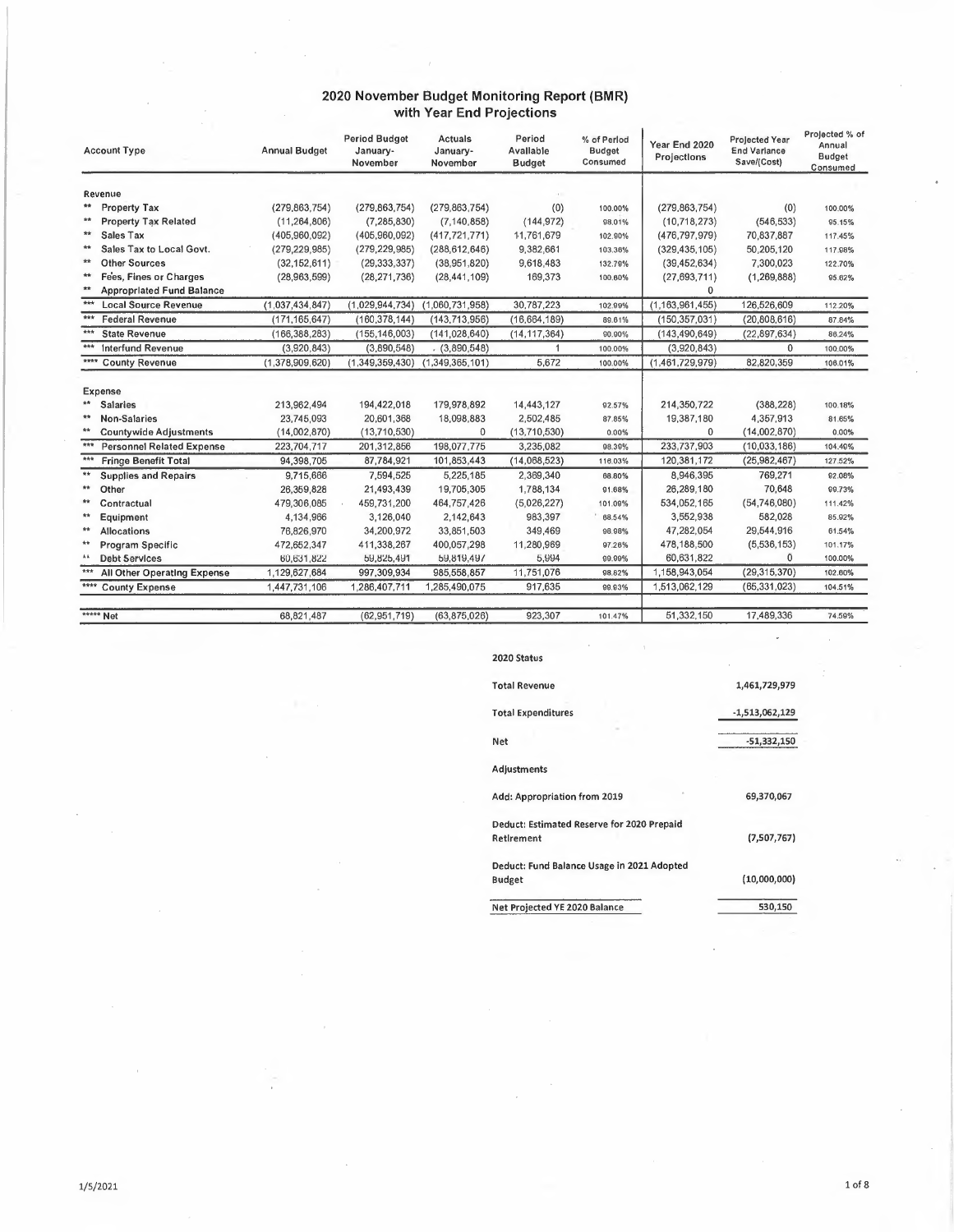|                              | <b>Account Type</b>                | <b>Annual Budget</b> | <b>Period Budget</b><br>January-<br>November | <b>Actuals</b><br>January-<br>November | Period<br>Available<br><b>Budget</b> | % of Period<br><b>Budget</b><br>Consumed | Annual<br><b>Available</b><br><b>Budget</b> | % of Annual<br><b>Budget</b><br>Consumed |
|------------------------------|------------------------------------|----------------------|----------------------------------------------|----------------------------------------|--------------------------------------|------------------------------------------|---------------------------------------------|------------------------------------------|
|                              | <b>Revenue</b>                     |                      |                                              |                                        |                                      |                                          |                                             |                                          |
| $\star\star$                 | <b>Property Tax</b>                | 279,863,754-         | 279,863,754-                                 | 279,863,754-                           | $C-$                                 | 100.00%                                  | 0-                                          | 100.00%                                  |
| $\star\star$                 | <b>Property Tax Related</b>        | 11,264,806-          | 7,285,830-                                   | 7,140,858-                             | 144,972-                             | 98.01%                                   | 4,123,948-                                  | 63.39%                                   |
| $\star\star$                 | <b>Sales Tax</b>                   | 405,960,092-         | 405,960,092-                                 | 417,721,771-                           | 11,761,679                           | 102.90%                                  | 11,761,679                                  | 102.90%                                  |
| $\star\star$                 | Sales Tax to Local Govt.           | 279,229,985-         | 279,229,985-                                 | 288,612,646-                           | 9,382,661                            | 103.36%                                  | 9,382,661                                   | 103.36%                                  |
| $**$                         | <b>Other Sources</b>               | 32, 152, 611-        | 29,333,337-                                  | 38,951,820-                            | 9,618,483                            | 132.79%                                  | 6,799,209                                   | 121.15%                                  |
| $\star\star$                 | <b>Fees, Fines or Charges</b>      | 28,963,599-          | 28,271,736-                                  | 28,441,109-                            | 169,373                              | 100.60%                                  | 522,490-                                    | 98.20%                                   |
| $***$                        | <b>Appropriated Fund Balance</b>   |                      |                                              |                                        |                                      |                                          |                                             |                                          |
| $***$                        | <b>Local Source Revenue</b>        | 1,037,434,847-       | 1,029,944,734-                               | 1,060,731,958-                         | 30,787,223                           | 102.99%                                  | 23,297,111                                  | 102.25%                                  |
| $***$                        | <b>Federal Revenue</b>             | 171,165,647-         | 160,378,144-                                 | 143,713,956-                           | 16,664,189-                          | 89.61%                                   | 27,451,691-                                 | 83.96%                                   |
| $***$                        | <b>State Revenue</b>               | 166,388,283-         | 155, 146, 003-                               | 141,028,640-                           | 14,117,364-                          | 90.90%                                   | 25,359,643-                                 | 84.76%                                   |
| $***$                        | <b>Interfund Revenue</b>           | 3,920,843-           | 3,890,548-                                   | 3,890,548-                             | $\mathbf{1}$                         | 100.00%                                  | 30,295-                                     | 99.23%                                   |
| ****                         | <b>County Revenue</b>              | 1,378,909,620-       | 1,349,359,430-                               | 1,349,365,101-                         | 5,672                                | 100.00%                                  | 29,544,518-                                 | 97.86%                                   |
|                              | <b>Expense</b>                     |                      |                                              |                                        |                                      |                                          |                                             |                                          |
| $\star\star$                 | <b>Salaries</b>                    | 213,962,494          | 194,422,018                                  | 179,978,892                            | 14,443,127                           | 92.57%                                   | 33,983,602                                  | 84.12%                                   |
| **                           | <b>Non-Salaries</b>                | 23,745,093           | 20,601,368                                   | 18,098,883                             | 2,502,485                            | 87.85%                                   | 5,646,210                                   | 76.22%                                   |
| $**$                         | <b>Countywide Adjustments</b>      | 14,002,870-          | 13,710,530-                                  |                                        | 13,710,530-                          | $0.00\%$                                 | 14,002,870-                                 | 0.00%                                    |
| ***                          | <b>Personnel Related Expense</b>   | 223,704,717          | 201,312,856                                  | 198,077,775                            | 3,235,082                            | 98.39%                                   | 25,626,942                                  | 88.54%                                   |
| $***$                        | <b>Fringe Benefit Total</b>        | 94,398,705           | 87,784,921                                   | 101,853,443                            | 14,068,523-                          | 116.03%                                  | 7,454,738-                                  | 107.90%                                  |
| $\star\star$                 | <b>Supplies and Repairs</b>        | 9,715,666            | 7,594,525                                    | 5,225,185                              | 2,369,340                            | 68.80%                                   | 4,490,480                                   | 53.78%                                   |
| $\star\star$                 | Other                              | 26,359,828           | 21,493,439                                   | 19,705,305                             | 1,788,134                            | 91.68%                                   | 6,654,523                                   | 74.76%                                   |
| $\star\star$<br>$\star\star$ | Contractual                        | 479,306,085          | 459,731,200                                  | 464,757,426                            | 5,026,227-                           | 101.09%                                  | 14,548,659                                  | 96.96%                                   |
| $\star\star$                 | Equipment                          | 4,134,966            | 3,126,040                                    | 2,142,643                              | 983,397                              | 68.54%                                   | 1,992,323                                   | 51.82%                                   |
| $**$                         | <b>Allocations</b>                 | 76,826,970           | 34,200,972                                   | 33,851,503                             | 349,469                              | 98.98%                                   | 42,975,467                                  | 44.06%                                   |
| $\star\star$                 | <b>Program Specific</b>            | 472,652,347          | 411,338,267                                  | 400,057,298                            | 11,280,969                           | 97.26%                                   | 72,595,049                                  | 84.64%                                   |
| $***$                        | <b>Debt Services</b>               | 60,631,822           | 59,825,491                                   | 59,819,497                             | 5,994                                | 99.99%                                   | 812,325                                     | 98.66%                                   |
| $***$                        | <b>All Other Operating Expense</b> | 1,129,627,684        | 997,309,934                                  | 985,558,857                            | 11,751,076                           | 98.82%                                   | 144,068,827                                 | 87.25%                                   |
|                              | <b>County Expense</b>              | 1,447,731,106        | 1,286,407,711                                | 1,285,490,075                          | 917,635                              | 99.93%                                   | 162,241,031                                 | 88.79%                                   |
|                              | ***** Net                          | 68,821,487           | 62,951,719-                                  | 63,875,026-                            | 923,307                              |                                          | 101.47% 132,696,513                         | $-92.81%$                                |

## **January-November 2020 Budget Monitoring Report (BMR)**

#### **Note on the BMR:**

The BMR helps the Budget Office identify, understand and resolve financial issues that may emerge during the year. The positive variance indicated should not be interpreted as a projection of year-end balance but should be understood as an indication that actuals are staying within budget for the period.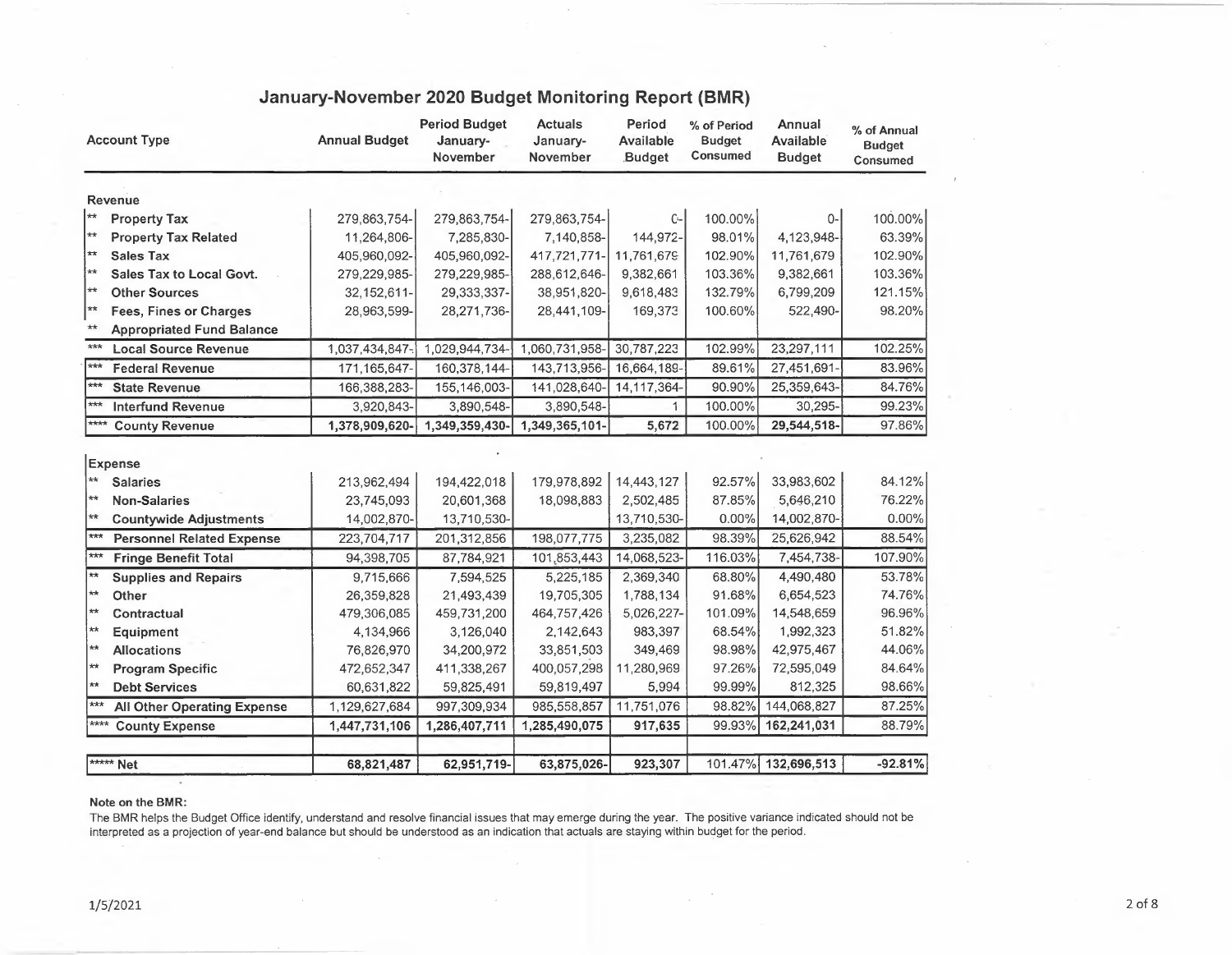| January-October 2020 Budget Monitoring Report |                      |                      |                 |               |               |                |               |                                          |
|-----------------------------------------------|----------------------|----------------------|-----------------|---------------|---------------|----------------|---------------|------------------------------------------|
|                                               |                      | <b>Period Budget</b> | Actuals         | Period        | % of Period   | Annual         | % of Annual   |                                          |
| <b>Account Type</b>                           | <b>Annual Budget</b> | January-             | January-        | Available     | <b>Budget</b> | Available      | <b>Budget</b> | <b>Comments/Key Items</b>                |
|                                               |                      | November             | November        | <b>Budget</b> | Consumed      | <b>Budget</b>  | Consumed      |                                          |
|                                               |                      |                      |                 |               |               |                |               |                                          |
| Revenue                                       |                      |                      |                 |               |               |                |               |                                          |
| 400000 Real Property Taxes                    | (279, 863, 754)      | (279, 863, 754)      | (279, 863, 754) | (0)           | 100.00%       | (0)            | 100.00%       |                                          |
| Property Tax                                  | (279, 863, 754)      | (279, 863, 754)      | (279, 863, 754) | (0)           | 100.00%       | (0)            | 100.00%       |                                          |
| 400010 Exemption Removal                      | (863, 146)           | (863, 146)           | (872, 391)      | 9,245         | 101.07%       | 9,245          | 101.07%       |                                          |
| 400030 Gn/Sale-Tax Acq Prop                   | (5,000)              | (5,000)              | (6,500)         | 1,500         | 130.00%       | 1,500          | 130.00%       |                                          |
| 400040 Other Pay/Lieu-Tax                     | (5, 140, 000)        | (5, 101, 667)        | (4, 976, 122)   |               | 97.54%        |                |               |                                          |
|                                               |                      |                      |                 | (125, 544)    |               | (163, 878)     | 96.81%        |                                          |
| 400050 Int&Pen on R P Taxes                   | (13,800,624)         | (1, 231, 555)        | (1, 231, 555)   | 0             | 100.00%       | (12, 569, 069) | 8.92%         |                                          |
| 400060 Omitted Taxes                          | (7,500)              | (7,500)              | (1,780)         | (5, 720)      | 23.74%        | (5, 720)       | 23.74%        |                                          |
| 466060 Prop Tax Rev Adjust                    | 8,551,464            | (76, 963)            | (52, 510)       | (24, 453)     | 68.23%        | 8,603,974      | $-0.61%$      |                                          |
| <b>Property Tax Related</b>                   | (11, 264, 806)       | (7, 285, 830)        | (7, 140, 858)   | (144, 972)    | 98.01%        | (4, 123, 948)  | 63.39%        |                                          |
| 402000 Sales Tax EC Purp                      | (153,076,699)        | (153,076,699)        | (157, 505, 407) | 4,428,708     | 102.89%       | 4,428,708      | 102.89%       | Sales Tax                                |
|                                               |                      |                      |                 |               |               |                |               |                                          |
| 402100 1% Sales Tax-EC Purp                   | (144, 525, 823)      | (144, 525, 823)      | (148, 706, 683) | 4,180,860     | 102.89%       | 4,180,860      | 102.89%       | The Div. of Budget will continue to      |
| 402110 Sales Tax to ECFSA                     | 0                    | 0                    | $\circ$         | 0             | 0.00%         | 0              | 0.00%         | closely monitor the impact from COVID-   |
| 402120 .25% Sales Tax                         | (36, 119, 190)       | (36, 119, 190)       | (37, 169, 893)  | 1,050,703     | 102.91%       | 1,050,703      | 102.91%       | 19 to sales tax to ascertain the overall |
| 402130 .5% Sales Tax                          | (72, 238, 380)       | (72, 238, 380)       | (74, 339, 787)  | 2,101,407     | 102.91%       | 2,101,407      | 102.91%       | impact on the 2020 budget.               |
| 束章                                            |                      |                      |                 |               |               |                |               |                                          |
| Sales Tax                                     | (405,960,092)        | (405,960,092)        | (417, 721, 771) | 11,761,679    | 102.90%       | 11,761,679     | 102.90%       |                                          |
| 402140 Sales Tax to Loc Gov                   | (279, 229, 985)      | (279, 229, 985)      | (288, 612, 646) | 9,382,661     | 103.36%       | 9,382,661      | 103.36%       |                                          |
| Sales Tax to Local Govt.                      | (279, 229, 985)      | (279, 229, 985)      | (288, 612, 646) | 9,382,661     | 103.36%       | 9,382,661      | 103.36%       |                                          |
| 402300 Hotel Occupancy Tax                    | (2,900,000)          | (2,900,000)          | (3,901,609)     | 1,001,609     | 134.54%       | 1,001,609      | 134.54%       |                                          |
| 402500 Off Track Par-Mu Tax                   | (337,040)            | (334, 112)           | (167, 121)      | (166, 991)    | 50.02%        | (169, 919)     | 49.58%        |                                          |
| 402510 Video Lottery Aid                      | (230, 848)           | (230, 848)           | (230, 848)      | 0             | 100.00%       | $\circ$        | 100.00%       |                                          |
| 402610 Medical Marj Exc Tax                   | (167, 452)           | (153, 498)           | (138, 111)      | (15, 386)     | 89.98%        | (29, 341)      | 82.48%        |                                          |
| 415010 Post Mortem Toxicol                    | (14, 450)            | (13, 246)            | (48, 633)       | 35,388        | 367.16%       | .34,183        | 336.56%       |                                          |
|                                               |                      |                      | (172, 728)      |               |               |                |               |                                          |
| 415100 Real Property Trans                    | (201, 200)           | (184, 433)           |                 | (11,705)      | 93.65%        | (28, 472)      | 85.85%        |                                          |
| 415160 Mortgage Tax                           | (552, 480)           | (506, 440)           | (496, 485)      | (9,955)       | 98.03%        | (55, 995)      | 89,86%        |                                          |
| 415500 Prisoner Transport                     | (20,000)             | (18, 333)            | (12, 853)       | (5,480)       | 70.11%        | (7, 147)       | 64.27%        |                                          |
| 415620 Commissary Reimb                       | (115, 763)           | (106, 116)           | (77, 175)       | (28, 941)     | 72.73%        | (38, 588)      | 66.67%        |                                          |
| 415622 Jail Phone Revenue                     | (982, 178)           | (982, 178)           | (982, 178)      | 0             | 100.00%       | 0              | 100.00%       |                                          |
| 416540 Insurance                              | 0                    | 0                    | 0               | 0             | 0.00%         | $\mathbf 0$    | 0.00%         |                                          |
| 416570 Post Exposure Rabies                   | (133,048)            | (121, 961)           | (128, 389)      | 6,428         | 105.27%       | (4,659)        | 96.50%        |                                          |
|                                               |                      |                      |                 |               | 89.95%        |                | 82.45%        |                                          |
| 416920 Medicd-Early Interve                   | (151, 200)           | (138, 600)           | (124, 668)      | (13,933)      |               | (26, 533)      |               |                                          |
| 417200 Day Care Repay Recov                   | (104, 575)           | (95, 860)            | (72, 404)       | (23, 457)     | 75.53%        | (32, 171)      | 69.24%        |                                          |
| 417500 Repay Em Ast/Adults                    | (268, 610)           | (246, 226)           | (193, 221)      | (53,004)      | 78.47%        | (75, 389)      | 71.93%        |                                          |
| 417510 Repay Medical Asst                     | (3, 170, 235)        | (1,948,049)          | (1,924,145)     | (23,904)      | 98.77%        | (1, 246, 090)  | 60,69%        |                                          |
| 417520 Repay-Family Assist                    | (630, 458)           | (577, 920)           | (373, 895)      | (204, 025)    | 64.70%        | (256, 564)     | 59.31%        |                                          |
| 417530 Repay-Foster Care/Ad                   | (903, 367)           | (903, 367)           | (2,004,618)     | 1,101,251     | 221.91%       | 1,101,251      | 221.91%       |                                          |
| 417550 Repay-SafetyNetAsst                    | (4, 718, 023)        | (4,718,023)          | (5, 106, 485)   | 388,462       | 108.23%       | 388,462        | 108.23%       |                                          |
| 417560 Repay-Serv For Recip                   | (8, 216)             | (7, 531)             | (4, 843)        | (2,688)       | 64.31%        | (3, 373)       | 58.95%        |                                          |
| 417570 SNAP Fraud Incentives                  | (56, 912)            | (52, 169)            | (43,973)        | (8, 196)      | 84.29%        | (12, 939)      | 77.27%        |                                          |
|                                               |                      |                      |                 |               |               |                |               |                                          |
| 417580 Repaymts-Handi Child                   | (67, 989)            | (62, 323)            | (76, 445)       | 14,121        | 122.66%       | 8,456          | 112.44%       |                                          |
| 418025 Recov-SafetyNet Bur                    | 0                    | 0                    | (50, 409)       | 50,409        | 0.00%         | 50,409         | 0.00%         |                                          |
| 418030 Repayments-IV D Adm                    | (4,423,828)          | (4,423,828)          | (8, 115, 574)   | 3,691,746     | 183.45%       | 3,691,746      | 183.45%       |                                          |
| 418110 Comm Coll Respreads                    | (7, 124, 895)        | (7, 124, 895)        | (2,724,895)     | (4,400,000)   | 38.24%        | (4,400,000)    | 38.24%        |                                          |
| 418112 Comm Coll Resp. Adj.                   | 4,400,000            | 4,400,000            | 0               | 4,400,000     | 0.00%         | 4,400,000      | 0.00%         |                                          |
| 418130 Comm Coll Reimb                        | (57, 279)            | (52, 506)            | (37, 737)       | (14, 769)     | 71.87%        | (19, 542)      | 65.88%        |                                          |
| 418410 OCSE Medical Payments                  | (1, 455, 240)        | (1,387,970)          | (1,703,983)     | 316,013       | 122.77%       | 248,743        | 117.09%       |                                          |
| 418420 NFTA Revenue                           | 0                    | 0                    | (150)           | 150           | 0.00%         | 150            | 0.00%         |                                          |
|                                               |                      |                      |                 |               |               |                |               |                                          |
| 418430 Donated Funds                          | (1,452,462)          | (1,331,424)          | (1,321,007)     | (10, 416)     | 99.22%        | (131,455)      | 90.95%        |                                          |
| 420020 ECC Cap Cons-Otr Gvt                   | (95,000)             | (95,000)             | (95,000)        | 0             | 100.00%       | 0              | 100.00%       |                                          |
| 420499 OthLocal Source Rev                    | (94,494)             | (15, 749)            | (47, 247)       | 31,498        | 300.00%       | (47, 247)      | 50.00%        |                                          |
| 420500 Rent-RI Prop-Concess                   | (34, 235)            | (31, 382)            | (38, 721)       | 7,339         | 123.39%       | 4,486          | 113.10%       |                                          |
| 420520 Rent-RI Prop-Rtw-Eas                   | (3,000)              | (2,750)              | (10, 852)       | 8,102         | 394.60%       | 7,852          | 361.72%       |                                          |
| 420550 Rent-663 Kensington                    | (12, 168)            | (11, 154)            | (11, 154)       | 0             | 100.00%       | (1,014)        | 91.67%        |                                          |
| 420560 Rent-1500 Broadway                     | (246, 015)           | (225, 514)           | (235, 719)      | 10,205        | 104.53%       | (10, 296)      | 95.81%        |                                          |
| 421550 Forft Crime Proceed                    | (150, 500)           | (137, 971)           | (211, 973)      | 74,003        | 153.64%       | 61,474         | 140.85%       |                                          |
| 422000 Copies                                 | (10, 100)            | (9, 258)             | (8, 256)        | (1,002)       | 89.18%        | (1,844)        | 81.74%        |                                          |
| 422040 Gas Well Drill Rents                   | (5,500)              | (5,042)              | (1, 344)        | (3,698)       | 26.66%        | (4, 156)       | 24.44%        |                                          |
|                                               |                      |                      |                 |               | 88.43%        |                | 81.07%        |                                          |
| 422050 E-Payable Rebates                      | (250,000)            | (229, 167)           | (202, 663)      | (26, 504)     |               | (47, 337)      |               |                                          |
| 423000 Refunds P/Y Expenses                   | (1,000)              | (917)                | 285,315         | (286, 231)    | -31125.12%    | (286, 315)     | $-28531.46%$  |                                          |
| 445000 Recovery Int - SID                     | (460, 125)           | (421,781)            | (288, 456)      | (133, 325)    | 68.39%        | (171, 669)     | 62.69%        |                                          |
| 445030 Int & Earn - Gen Inv                   | (551,000)            | (505, 083)           | (213, 390)      | (291, 694)    | 42.25%        | (337, 610)     | 38.73%        |                                          |
| 445040 Int & Earn-3rd Party                   | (350,000)            | (320, 833)           | (317, 859)      | (2,974)       | 99.07%        | (32, 141)      | 90.82%        |                                          |
| 466000 Misc Recelpts                          | (85,600)             | (78, 467)            | (231,781)       | 153,315       | 295.39%       | 146,181        | 270.77%       |                                          |
| 466020 Minor Sale - Other                     | (25,500)             | (23, 375)            | (18, 727)       | (4, 648)      | 80.11%        | (6, 773)       | 73.44%        |                                          |
| 466070 Refunds P/Y Expenses                   | (2, 243, 896)        | (1,826,667)          | (1,902,303)     | 75,636        | 104.14%       | (341, 593)     | 84.78%        |                                          |
|                                               |                      |                      |                 |               |               |                |               |                                          |
| 466090 Misc Trust Fd Rev                      | (323, 474)           | (323, 474)           | (323, 474)      | 0             | 100.00%       | 0              | 100.00%       |                                          |
| 466120 Other Misc DISS Rev                    | (3, 240)             | (2,970)              | (2,970)         | 0             | 100.00%       | (270)          | 91.67%        |                                          |
| 466130 Oth Unclass Rev                        | (10,000)             | (9, 167)             | (89, 661)       | 80,494        | 978.12%       | 79,661         | 896.61%       |                                          |
| 466150 Chlamydia Study Forms                  | (8,000)              | (7, 333)             | (1, 532)        | (5,801)       | 20.89%        | (6, 468)       | 19.15%        |                                          |
| 466180 Unanticip P/Y Rev                      | 0                    | 0                    | (738,067)       | 738,067       | 0.00%         | 738,067        | 0.00%         |                                          |
| 466260 Intercept-LocalShare                   | (110, 613)           | (101, 395)           | (72, 977)       | (28, 418)     | 71.97%        | (37, 636)      | 65.98%        |                                          |
| 466280 Local Srce - ECMCC                     | (27,000)             | (24,750)             | (20, 692)       | (4,058)       | 83.60%        | (6, 308)       | 76.64%        |                                          |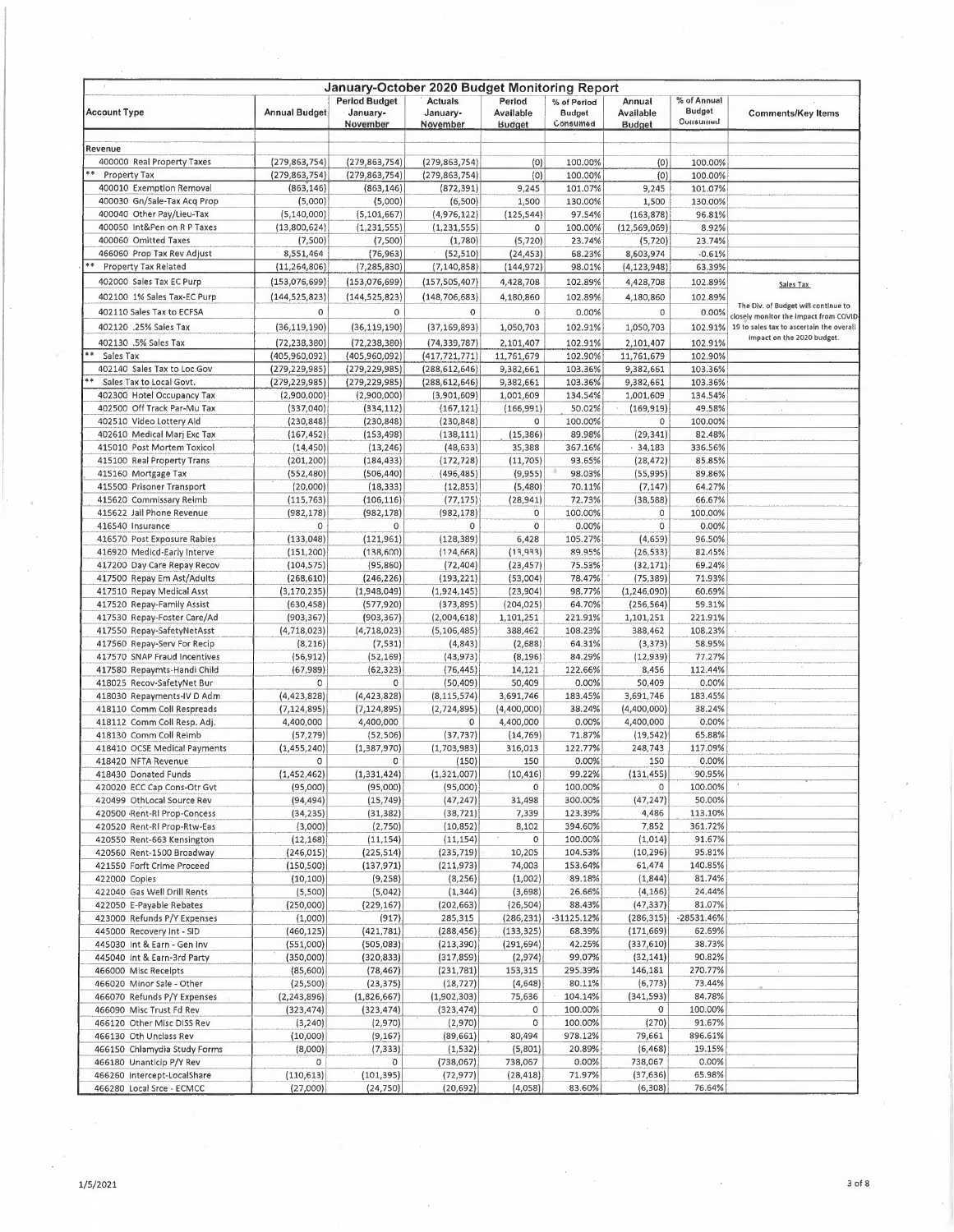| 466310 Prem On Oblig - RAN   | (102, 500)         | (102, 500)      | (3,100,000)     | 2,997,500     | 3024.39% | 2,997,500     | 3024.39% |                                                                          |
|------------------------------|--------------------|-----------------|-----------------|---------------|----------|---------------|----------|--------------------------------------------------------------------------|
| 466360 Stadium Reimbursement | (720, 500)         | (240, 663)      | (72, 475)       | (168, 189)    | 30.11%   | (648, 025)    | 10.06%   |                                                                          |
| 467000 Misc Depart Income    | (9, 403)           | (8,619)         | (9,618)         | 999           | 111.59%  | 215           | 102.29%  | At the end of the period, or 91% of<br>the year, the County has achieved |
|                              |                    | (293, 208)      |                 | 416,022       |          |               |          | 121% of the annual Other Sources                                         |
| 480020 Sale-Excess Material  | (309,500)          |                 | (709, 230)      |               | 241.89%  | 399,730       | 229.15%  | revenue budget.                                                          |
| 480030 Recycling Revenue     | (62, 500)          | (57, 292)       | (26, 412)       | (30, 879)     | 46.10%   | (36,088)      | 42.26%   |                                                                          |
| Other Sources                | (32, 152, 611)     | (29, 333, 337)  | (38,951,820)    | 9,618,483     | 132.79%  | 6,799,209     | 121.15%  |                                                                          |
| 406610 STD Clinic Fees       | (118, 550)         | (97, 205)       | (72,050)        | (25, 155)     | 74.12%   | (46, 500)     | 60.78%   |                                                                          |
| 415000 Medical Exam Fees     | (484,750)          | (444, 354)      | (520, 285)      | 75,931        | 117.09%  | 35,535        | 107.33%  |                                                                          |
| 415050 Treasurer Fees        | (55,500)           | (50, 875)       | (102, 881)      | 52,006        | 202.22%  | 47,381        | 185.37%  |                                                                          |
| 415105 Passport Fees         | (28,000)           | (25, 667)       | (9, 765)        | (15,902)      | 38.05%   | (18, 235)     | 34,88%   |                                                                          |
| 415110 Court Fees            |                    |                 |                 |               |          |               |          |                                                                          |
|                              | (391, 600)         | (358, 967)      | (310, 925)      | (48, 042)     | 86.62%   | (80, 675)     | 79,40%   |                                                                          |
| 415120 Small Claims AR Fees  | (200)              | (183)           | (680)           | 497           | 370.92%  | 480           | 340.00%  |                                                                          |
| 415130 Auto Fees             | (3,581,803)        | (3,581,803)     | (3,675,693)     | 93,890        | 102.62%  | 93,890        | 102.62%  |                                                                          |
| 415140 Comm of Educ Fees     | (116, 800)         | (107, 067)      | (104, 177)      | (2,890)       | 97.30%   | (12, 623)     | 89.19%   |                                                                          |
| 415150 Recording Fees        | (5,100,765)        | (5, 100, 765)   | (5,770,459)     | 669,694       | 113.13%  | 669,694       | 113.13%  |                                                                          |
| 415180 Vehicle Use Tax       | (4,895,825)        | (4,895,825)     |                 | 156,502       | 103.20%  |               | 103.20%  |                                                                          |
|                              |                    |                 | (5,052,327)     |               |          | 156,502       |          |                                                                          |
| 415185 E-Z Pass Tag Sales    | (17, 500)          | (16, 042)       | (3,950)         | (12,092)      | 24.62%   | (13, 550)     | 22.57%   |                                                                          |
| 415200 Civil Serv Exam Fees  | (95,000)           | $\,0\,$         | 0               | $\mathbf 0$   | 0.00%    | (95,000)      | 0.00%    |                                                                          |
| 415210 3rd Party Deduct Fee  | (17,000)           | (15, 583)       | (12, 750)       | (2,833)       | 81.82%   | (4,250)       | 75.00%   |                                                                          |
| 415510 Civil Proc Fees-Sher  | (946, 690)         | (857, 383)      | (750, 803)      | (106, 579)    | 87.57%   | (195, 887)    | 79.31%   |                                                                          |
| 415520 Sheriff Fees          | (32, 500)          | (29, 792)       | (34, 450)       | 4,658         | 115.64%  | 1,950         | 106.00%  |                                                                          |
|                              |                    |                 |                 |               |          |               |          |                                                                          |
| 415600 Inmate Discip Surch   | (14, 500)          | (13, 292)       | (5, 501)        | (7, 791)      | 41.38%   | (8,999)       | 37.94%   |                                                                          |
| 415605 Drug Testing Charge   | (38,000)           | (34, 833)       | (23, 717)       | (11, 116)     | 68.09%   | (14, 283)     | 62.41%   |                                                                          |
| 415610 Restitution Surcharge | (30,000)           | (27, 500)       | (14, 468)       | (13,032)      | 52.61%   | (15, 532)     | 48.23%   |                                                                          |
| 415630 Ball Fee-Alt / Incar  | (20,000)           | (18, 333)       | (976)           | (17, 357)     | 5.33%    | (19, 024)     | 4.88%    |                                                                          |
| 415640 Probation Fees        | (550,000)          | (504, 167)      | (414, 935)      | (89, 231)     | 82.30%   | (135,065)     | 75.44%   |                                                                          |
| 415650 DWI Program           | (1,062,987)        | (974, 405)      | (207, 410)      | (766, 995)    | 21.29%   | (855, 577)    | 19.51%   |                                                                          |
|                              |                    |                 |                 |               |          |               |          |                                                                          |
| 415670 Elec Monitoring Ch    | (3,600)            | (3,300)         | (2,766)         | (534)         | 83.82%   | (834)         | 76.83%   |                                                                          |
| 415680 Pmt-Home Care Review  | (10,000)           | (9, 167)        | (3, 101)        | (6,066)       | 33.83%   | (6, 899)      | 31.01%   |                                                                          |
| 416010 Beach Monitoring      | 0                  | 0               | 0               | 0             | 0.00%    | $\circ$       | 0.00%    |                                                                          |
| 416020 Comm Sanitat & Food   | (775,000)          | (746, 654)      | (959, 808)      | 213,154       | 128.55%  | 184,808       | 123.85%  |                                                                          |
| 416030 Realty Subdivisions   | (12,000)           | (11,000)        | (2,600)         | (8,400)       | 23.64%   | (9,400)       | 21.67%   |                                                                          |
| 416040 Individ Sewr Sys Opt  | (425,000)          | (389, 583)      | (472, 453)      |               | 121.27%  | 47,453        | 111.17%  |                                                                          |
|                              |                    |                 |                 | 82,870        |          |               |          |                                                                          |
| 416090 Pen & Fines-Health    | (20,000)           | (18, 333)       | (18, 308)       | (25)          | 99.86%   | (1,692)       | 91.54%   |                                                                          |
| 416150 PPD Tests             | (8,580)            | (7, 865)        | (1, 379)        | (6, 486)      | 17.53%   | (7, 201)      | 16.07%   |                                                                          |
| 416160 TB Outreach           | (58, 580)          | (53, 698)       | (13, 279)       | (40, 419)     | 24.73%   | (45, 301)     | 22.67%   |                                                                          |
| 416190 ImmunizationsService  | (8, 283)           | (7, 593)        | (3,876)         | (3,711)       | 51.04%   | (4,408)       | 46.79%   |                                                                          |
| 416560 Lab Fees-Other Count  | 0                  | 0               | 0               | 0             | 0.00%    | $\circ$       | 0.00%    |                                                                          |
|                              |                    |                 |                 |               |          |               |          |                                                                          |
| 416580 Training Course Fees  | (56, 235)          | (51, 549)       | (28, 625)       | (22, 924)     | 55.53%   | (27,610)      | 50.90%   |                                                                          |
| 416610 Pub Health Lab Fees   | (245,000)          | (224, 583)      | (220, 878)      | (3,705)       | 98.35%   | (24, 122)     | 90.15%   |                                                                          |
| 418040 Inspec Fee Wght/Meas  | (175,000)          | (160, 417)      | (74, 692)       | (85, 725)     | 46.56%   | (100, 308)    | 42.68%   |                                                                          |
| 418050 Item Price Waivr Fee  | (275,000)          | (252, 083)      | (228, 147)      | (23,936)      | 90.50%   | (46, 853)     | 82.96%   |                                                                          |
| 418400 Subpoena Fees         | (13,050)           | (11, 963)       | (12, 892)       | 930           | 107.77%  | (158)         | 98.79%   |                                                                          |
| 418500 Park & Rec Chgs-Camp  | (149, 590)         | (149, 590)      | (176, 156)      | 26,566        | 117.76%  | 26,566        | 117.76%  |                                                                          |
|                              |                    |                 |                 |               |          |               |          |                                                                          |
| 418510 Park & Rec Chgs-Shel  | (258, 720)         | (224, 660)      | (102, 600)      | (122,060)     | 45.67%   | (156, 120)    | 39.66%   |                                                                          |
| 418520 Chgs-Park Emp Subsis  | (39,600)           | (36, 300)       | (23, 618)       | (12, 683)     | 65.06%   | (15,983)      | 59.64%   |                                                                          |
| 418530 Golf Chg-Other Fees   | (147, 620)         | (147, 620)      | (235, 284)      | 87,664        | 159.39%  | 87,664        | 159.39%  |                                                                          |
| 418540 Golf Chg-Greens Fees  | (603, 207)         | (603, 207)      | (619, 236)      | 16,029        | 102.66%  | 16,029        | 102.66%  |                                                                          |
| 418550 Sale of Forest Prod   | $\cdot$<br>(8,000) | (8,000)         | (9,698)         | 1,698         | 121.22%  | 1,698         | 121.22%  |                                                                          |
| 420000 Tx&Assm Svs-Oth Govt  | (165,000)          | (165,000)       |                 |               | 101.98%  |               | 101.98%  |                                                                          |
|                              |                    |                 | (168, 271)      | 3,271         |          | 3,271         |          |                                                                          |
| 420010 Elec Exp Other Govt   | (7, 182, 134)      | (7, 182, 134)   | (7, 182, 134)   | 0             | 100.00%  | 0             | 100.00%  |                                                                          |
| 420030 Police Svcs-Oth Gvt   | (307, 550)         | (281, 921)      | (282, 911)      | 990           | 100.35%  | (24, 639)     | 91.99%   |                                                                          |
| 420040 Jail Facil - Oth Gov  | 0                  | 0               | (7, 100)        | 7,100         | 0.00%    | 7,100         | 0,00%    |                                                                          |
| 420190 Gen Svc-Oth Gov       | (2, 160)           | (1,980)         | (1,680)         | (300)         | 84.85%   | (480)         | 77,78%   |                                                                          |
| 420271 CESQG Charges         | (30,000)           | (15,000)        | (2, 325)        | (12, 675)     | 15.50%   | (27, 675)     | 7.75%    |                                                                          |
| 421000 Pistol Permits        | (160,000)          | (146, 670)      | (174, 805)      | 28,135        | 119.18%  | 14,805        | 109.25%  |                                                                          |
|                              |                    |                 |                 |               |          |               |          |                                                                          |
| 421500 Fines&Forfeited Bail  | (8,500)            | (7, 792)        | (21, 230)       | 13,438        | 272.47%  | 12,730        | 249.76%  | After 91% of the year, the County<br>has achieved 98% of the annual      |
| 421510 Fines and Penalties   | (3,500)            | (3, 208)        | (3, 145)        | (63)          | 98.03%   | (355)         | 89.86%   | Fees, Fines, or Charges revenue                                          |
| 466010 NSF Check Fees        | (1,720)            | (1, 577)        | (1, 220)        | (357)         | 77.38%   | (500)         | 70.93%   | budget. Continued revenue                                                |
| 466190 Item Pricing Penalty  | (188,000)          | (172, 333)      | (290, 990)      | 118,657       | 168.85%  | 102,990       | 154.78%  | reductions are expected in future                                        |
| 466300 Revenue Recovery Fees | 0                  | 0               | 0               | $\circ$       | 0.00%    | 0             | 0.00%    | periods due to the COVID-19 crisis                                       |
| 466340 STOPDWI VIP Prs Fees  | (25,000)           | (22, 917)       | (7,699)         | (15, 218)     | 33.60%   | (17, 301)     | 30.80%   |                                                                          |
| Fees, Fines or Charges       | (28, 963, 599)     | (28, 271, 736)  | (28, 441, 109)  | 169,373       | 100.60%  | (522,490)     | 98.20%   |                                                                          |
| ***                          |                    |                 |                 |               |          |               |          |                                                                          |
| <b>Local Source Revenue</b>  | (1,037,434,847)    | (1,029,944,734) | (1,060,731,958) | 30,787,223    | 102.99%  | 23,297,111    | 102.25%  |                                                                          |
| 405570 ME 50% Fed Presch     | (3,861,429)        | (3,539,643)     | (3,037,443)     | (502, 200)    | 85.81%   | (823, 986)    | 78.66%   |                                                                          |
| 410070 FA-IV-B Preventive    | (905, 239)         | (829, 802)      | (630, 588)      | (199, 214)    | 75.99%   | (274, 651)    | 69,66%   |                                                                          |
| 410080 FA-Admin Chargeback   | 1,835,629          | 1,682,660       | 1,682,660       | (0)           | 100.00%  | 152,969       | 91.67%   |                                                                          |
| 410120 FA-SNAP ET 100%       | (381,954)          | (350, 125)      | (372, 025)      | 21,901        | 106.26%  | (9,929)       | 97.40%   |                                                                          |
| 410150 SSA-SSI Pri Inc Prg   | (75,000)           | (68, 750)       | (9,995)         | (58, 755)     | 14.54%   | (65,005)      | 13.33%   |                                                                          |
|                              |                    |                 |                 |               |          |               |          | Federal Aid                                                              |
| 410180 Fed Aid School Brk    | (16, 473)          | (15, 100)       | (18, 353)       | 3,253         | 121.54%  | 1,880         | 111.41%  |                                                                          |
| 410240 HUD Rev D14.267 CoC   | (5,615,451)        | (5, 143, 105)   | (5, 177, 296)   | 34,191        | 100.66%  | (438, 155)    | 92.20%   | Formula-driven Federal Ald which                                         |
| 410500 FA-Civil Defense      | (346, 296)         | (317, 438)      | (310, 467)      | (6, 971)      | 97.80%   | (35, 829)     | 89.65%   | appears under budget, mainly in                                          |
| 410510 Fed Drug Enforcement  | (36, 686)          | (33, 629)       | (36, 658)       | 3,029         | 109.01%  | (28)          | 99.92%   | Health and Human Service                                                 |
| 410520 Fr Ci Bflo Pol Dept   | (29,000)           | (26, 583)       | (22, 525)       | (4,058)       | 84.73%   | (6, 475)      | 77.67%   | Departments, is offset by savings                                        |
|                              |                    |                 |                 |               |          |               |          | in associated expenditures.                                              |
| 411000 MH Fed Medi Sal Sh    | (1,695,117)        | (1, 167, 662)   | (1, 158, 372)   | (9, 290)      | 99.20%   | (536, 745)    | 68.34%   |                                                                          |
| 411490 Fed Aid - TANF FFFS   | (39, 623, 632)     | (37,921,663)    | (38,963,046)    | 1,041,384     | 102.75%  | (660, 586)    | 98.33%   |                                                                          |
| 411495 FA - SYEP             | (1,673,044)        | (1,002,058)     | (1,738,350)     | 736,292       | 173.48%  | 65,306        | 103.90%  |                                                                          |
| 411500 Fed Aid - MA In House | 2,132,357          | 1,954,661       | 1,532,137       | 422,524       | 78.38%   | 600,220       | 71.85%   |                                                                          |
| 411520 FA-Family Assistance  | (35, 911, 320)     | (33,768,710)    | (26, 574, 734)  | (7, 193, 976) | 78.70%   | (9,336,586)   | 74.00%   |                                                                          |
| 411540 FA-Social Serv Admin  | (20, 415, 695)     | (19, 318, 322)  | (14, 161, 374)  | (5, 156, 947) | 73.31%   | (6, 254, 321) | 69.37%   |                                                                          |
|                              |                    |                 |                 |               |          |               |          |                                                                          |
| 411550 FA-Soc Serv Adm A-87  | (1, 185, 452)      | (1,086,664)     | (731, 932)      | (354, 732)    | 67.36%   | (453, 520)    | 61.74%   |                                                                          |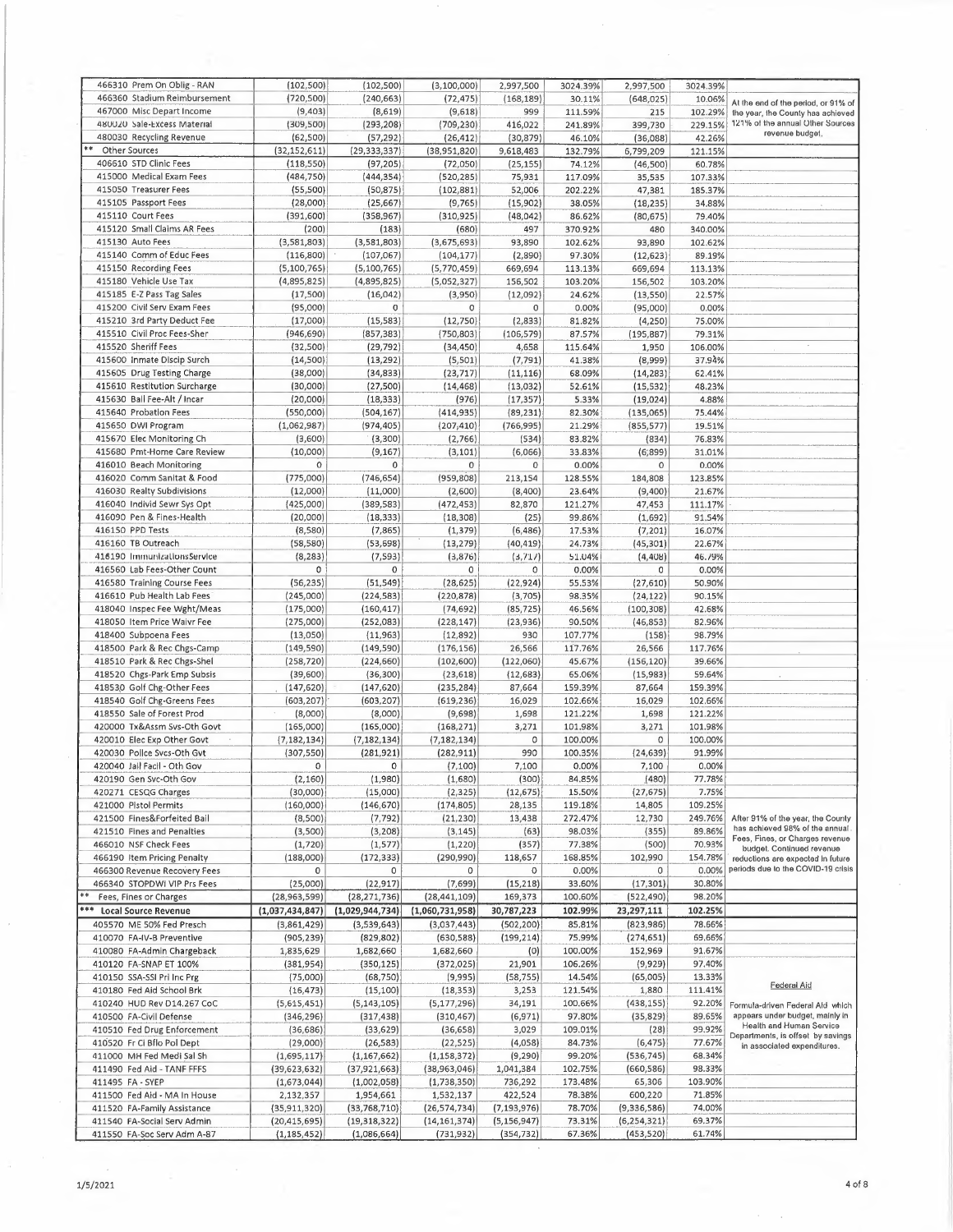| 411570 Fed Aid - SNAP Admin  | (13,070,852)              | (12, 119, 858)  | (8, 299, 025)   | (3,820,833)   | 68.47%   | (4, 771, 827)  | 63.49%   |                                      |
|------------------------------|---------------------------|-----------------|-----------------|---------------|----------|----------------|----------|--------------------------------------|
| 411580 Fed Aid - SNAP ET 50% | (3, 149, 310)             | (2,886,868)     |                 | (1, 312, 230) | 54.54%   |                | 50.00%   |                                      |
|                              |                           |                 | (1, 574, 637)   |               |          | (1, 574, 673)  |          |                                      |
| 411590 FA-HEAP               | (4, 357, 464)             | (4, 110, 618)   | (3,873,027)     | (237, 591)    | 94.22%   | (484, 437)     | 88.88%   |                                      |
| 411610 FA-Serv/Recipients    | (4,914,109)               | (4,744,600)     | (4,004,160)     | (740, 440)    | 84.39%   | (909, 949)     | 81.48%   |                                      |
| 411640 FA-Daycare Block Grt  | (23, 235, 503)            |                 |                 | 180,820       | 100.83%  |                | 94.27%   |                                      |
|                              |                           | (21, 724, 211)  | (21,905,031)    |               |          | (1, 330, 472)  |          |                                      |
| 411670 FA-Refugee&Entrants   | (79, 224)                 | (72, 622)       | (42, 333)       | (30, 289)     | 58.29%   | (36, 891)      | 53.44%   |                                      |
| 411680 FA-Foster Care/Adopt  | (13,086,420)              | (12, 420, 885)  | (12, 837, 577)  | 416,692       | 103.35%  | (248, 843)     | 98.10%   |                                      |
| 411690 FA-IV-D Incentives    | (426, 358)                | (390, 828)      | (401, 540)      | 10,712        | 102.74%  | (24, 818)      | 94.18%   |                                      |
|                              |                           |                 |                 |               |          |                |          |                                      |
| 411700 FA-TANF Safety Net    | (748, 457)                | (686,086)       | (426, 792)      | (259, 293)    | 62.21%   | (321, 665)     | 57.02%   |                                      |
| 411750 Work Force Invest Act | $\mathbb{R}^+$<br>$\circ$ | 0               | (17, 732)       | 17,732        | 0.00%    | 17,732         | 0.00%    |                                      |
| 411780 Fed Aid-Medicaid Adm  | (168, 615)                | (154, 564)      | (137, 500)      | (17,064)      | 88.96%   | (31, 115)      | 81.55%   |                                      |
|                              |                           |                 |                 |               |          |                |          |                                      |
| 412000 FA-School Lunch Prog  | (22, 567)                 | (20, 686)       | (29, 220)       | 8,534         | 141.25%  | 6,653          | 129.48%  |                                      |
| 414000 Federal Aid           | (50, 734)                 | (46, 506)       | (129, 815)      | 83,309        | 279.14%  | 79,081         | 255.87%  | After 91% of the year, the County    |
| 414010 Federal Aid - Other   | (6, 375)                  | (5,844)         | (242, 213)      | 236,369       | 4144.82% | 235,838        | 3799.42% | has achieved 84% of the budgeted     |
|                              |                           |                 |                 |               |          |                |          | Federal revenue                      |
| 414020 Misc Federal Aid      | (45, 857)                 | (42,036)        | (64, 991)       | 22,955        | 154.61%  | 19,134         | 141.72%  |                                      |
| *** Federal Revenue          | (171.165.647)             | (160, 378, 144) | (143, 713, 956) | (16,664,189)  | 89.61%   | (27, 451, 691) | 83.96%   |                                      |
| 405000 State Ald Fr Da Sal   | (77, 682)                 | (71, 209)       | 0               | (71, 209)     | 0.00%    | (77, 682)      | 0.00%    |                                      |
|                              |                           |                 |                 |               |          |                |          |                                      |
| 405010 St Re Indigent Care   | (30,000)                  | (27,500)        | (27, 500)       | 0             | 100.00%  | (2,500)        | 91.67%   |                                      |
| 405060 State Ald - NYSERDA   | (73, 672)                 | (67, 533)       | $\circ$         | (67, 533)     | 0.00%    | (73, 672)      | 0.00%    |                                      |
| 405170 SA-Crt Fac Incen Aid  |                           | (1,955,250)     | (1,612,092)     | (343, 158)    | 82.45%   | (520, 908)     | 75.58%   |                                      |
|                              | (2, 133, 000)             |                 |                 |               |          |                |          |                                      |
| 405190 StAid-Octane Testing  | (30,000)                  | (27,500)        | (24, 288)       | (3,212)       | 88.32%   | (5, 712)       | 80.96%   |                                      |
| 405500 SA-Spec Need Presch   | (26,076,691)              | (25,074,818)    | (22,028,780)    | (3,046,038)   | 87.85%   | (4,047,911)    | 84.48%   | $\epsilon$                           |
| 405520 SA-NYS DOH El Serv    | (3, 416, 914)             | (3, 276, 350)   | (2,657,063)     | (619, 288)    | 81.10%   | (759, 851)     | 77.76%   |                                      |
|                              |                           |                 |                 |               |          |                |          |                                      |
| 405530 SA-Admin Preschool    | (398, 775)                | (365, 544)      | (400, 575)      | 35,031        | 109.58%  | 1,800          | 100.45%  |                                      |
| 405540 SA-Art VI-P H Work    | (1,641,121)               | (1,504,361)     | (1,053,053)     | (451, 308)    | 70,00%   | (588,068)      | 64.17%   |                                      |
| 405560 SA-NYS DOH EI Admin   | (383, 568)                | (351, 604)      | (416, 309)      | 64,705        | 118.40%  | 32,741         | 108.54%  |                                      |
|                              |                           |                 |                 |               |          |                |          |                                      |
| 405580 SA-Medicaid El Trans  | (143,980)                 | (131, 982)      | (28, 789)       | (103, 193)    | 21.81%   | (115, 191)     | 20.00%   |                                      |
| 405590 SA-Medicaid El Admin  | (168, 615)                | (154, 564)      | (137, 500)      | (17,064)      | 88.96%   | (31, 115)      | 81.55%   |                                      |
| 405595 SA-Med Anti Fraud     | (405, 071)                | (371, 315)      | (382, 866)      | 11,551        | 103.11%  | (22, 205)      | 94.52%   |                                      |
|                              |                           |                 |                 |               |          |                |          |                                      |
| 406000 SA-Fr Prob Serv       | (1, 181, 952)             | (1,083,456)     | (1,083,456)     | 0             | 100.00%  | (98, 496)      | 91.67%   |                                      |
| 406010 SA-Fr Nav Law Enforc  | (80, 500)                 | (73, 792)       | (0)             | (73, 792)     | 0.00%    | (80, 500)      | 0.00%    |                                      |
| 406020 SA-Snomob Lw Enforc   | (20,000)                  | (18, 333)       | (20, 640)       | 2,307         | 112.58%  | 640            | 103.20%  |                                      |
|                              |                           |                 |                 |               |          |                |          |                                      |
| 406500 Refugee Hith Assment  | (130, 239)                | (119, 386)      | (15, 241)       | (104, 145)    | 12.77%   | (114, 998)     | 11.70%   |                                      |
| 406550 Emerg Med Training    | (357, 774)                | (327,960)       | (78, 772)       | (249, 188)    | 24.02%   | (279,002)      | 22.02%   |                                      |
| 406560 SA-Art VI-PubHlthLab  | (1,960,991)               | (1,939,806)     | (1,611,234)     | (328, 572)    | 83.06%   | (349, 757)     | 82.16%   |                                      |
|                              |                           |                 |                 |               |          |                |          |                                      |
| 406810 SA-Foren Mntl Hea Sr  | (2,829,277)               | (2,593,504)     | (2, 285, 189)   | (308, 315)    | 88.11%   | (544, 088)     | 80.77%   |                                      |
| 406830 SA-Mental Health II   | (28, 494, 258)            | (26, 104, 853)  | (26, 400, 043)  | 295,190       | 101.13%  | (2,094,215)    | 92.65%   |                                      |
| 406860 State Ald - OASAS     | (11,977,300)              | (10, 977, 513)  | (10, 776, 227)  | (201, 286)    | 98.17%   | (1,201,073)    | 89.97%   |                                      |
| 406880 State Ald - OPWDD     | (609, 788)                | (558, 972)      | (558, 972)      | (0)           | 100.00%  | (50, 816)      | 91.67%   |                                      |
|                              |                           |                 |                 |               |          |                |          |                                      |
| 406890 Handpd Park Surch     | (27,500)                  | (25, 208)       | (8,769)         | (16, 439)     | 34.79%   | (18, 731)      | 31.89%   |                                      |
| 407500 SA-MA In House        | 2,276,337                 | 2,086,642       | 2,074,642       | 12,000        | 99.42%   | 201,695        | 91.14%   |                                      |
| 407510 SA-Spec Need Adult    | (2,310)                   | (2, 118)        | 0               | (2, 118)      | 0.00%    | (2,310)        | 0.00%    |                                      |
| 407520 SA-Family Assistance  | $\mathbf 0$               | O               | (21, 762)       | 21,762        | 0.00%    | 21,762         | 0.00%    |                                      |
|                              |                           |                 |                 |               |          |                |          |                                      |
| 407540 SA-Soc Serv Admin     | (27, 346, 107)            | (26, 248, 577)  | (26, 395, 036)  | 146,459       | 100.56%  | (951,071)      | 96.52%   | State Aid                            |
| 407580 SA-Sch Breakfst Prog  | (779)                     | (714)           | (834)           | 120           | 116.79%  | 55             | 107.06%  |                                      |
| 407590 SA-School Lunch Prog  | (460)                     | (422)           | (492)           | 70            | 116.68%  | 32             | 106.96%  | Formula-driven State Aid which       |
|                              |                           |                 |                 |               |          |                |          | appears under budget, mainly in      |
| 407600 SA-Sec Det Other Co   | (1,012,320)               | (927, 960)      | (455, 334)      | (472, 626)    | 49.07%   | (556, 986)     | 44.98%   | Health and Human Service             |
| 407605 SA Prior Per Adj Det  | 0                         | O               | (2,500)         | 2,500         | 0.00%    | 2,500          | 0.00%    | Departments, is offset by savings in |
| 407610 SA-Sec Det Loc Yth    | (1,936,816)               | (1,899,223)     | (409, 881)      | (1,489,342)   | 21.58%   | (1,526,935)    | 21.16%   | associated expenditures. Potential   |
|                              |                           |                 |                 |               | 62.57%   |                | 57.36%   | reductions in State Ald continye to  |
| 407615 SA-Non-Sec Loc Yth    | (612, 500)                | (561, 458)      | (351, 330)      | (210, 128)    |          | (261, 170)     |          | occur as NYS takes action to deal    |
| 407625 SA-Raise the Age      | (7, 478, 705)             | (7,055,963)     | (7, 337, 456)   | 281,493       | 103.99%  | (141, 249)     | 98.11%   | with their finances In part due to   |
| 407630 SA-Safety Net Assist  | (8,851,223)               | (8, 441, 812)   | (7, 189, 399)   | (1, 252, 413) | 85.16%   | (1,661,824)    | 81.22%   | COVID-19 crisis.                     |
|                              | (478,057)                 | (438, 219)      | (446, 206)      | 7,987         | 101.82%  | (31, 851)      | 93,34%   |                                      |
| 407640 SA-Emrg Assist/Adult  |                           |                 |                 |               |          |                |          |                                      |
| 407650 SA-Foster Care/Adopt  | (23, 161, 992)            | (20, 981, 826)  | (14,608,128)    | (6,373,698)   | 69.62%   | (8,553,864)    | 63.07%   |                                      |
| 407670 SA-EAF Prev POS       | (4, 599, 284)             | (4,529,134)     | (1,048,491)     | (3,480,643)   | 23.15%   | (3,550,793)    | 22.80%   |                                      |
| 407680 SA-Serv Fr Recipnts   | (6,482,627)               | (6,482,400)     | (7,064,295)     | 581,896       | 108.98%  | 581,668        | 108.97%  |                                      |
|                              |                           |                 |                 |               |          |                |          |                                      |
| 407710 SA-Legal Serv/Disab   | (141,800)                 | (129, 983)      | (55, 301)       | (74, 683)     | 42.54%   | (86, 499)      | 39.00%   |                                      |
| 407720 SA-Handicapped Child  | (222, 896)                | (204, 321)      | 2,138           | (206, 459)    | $-1.05%$ | (225, 034)     | $-0.96%$ |                                      |
| 407730 State Aid - Burials   | (1,034)                   | (766)           | 0               | (766)         | 0.00%    | (1,034)        | 0.00%    |                                      |
| 407740 SA-Veterns Srv Agenc  |                           | 0               | 0               | 0             | 0.00%    | (50,000)       | 0.00%    |                                      |
|                              | (50,000)                  |                 |                 |               |          |                |          |                                      |
| 407780 SA-Daycare Block Grt  | (4,784,039)               | (4, 385, 369)   | (2,468,957)     | (1,916,412)   | 56.30%   | (2,315,082)    | 51.61%   |                                      |
| 407785 SA-WDI Enrollment     | 0                         | 0               | (622, 411)      | 622,411       | 0.00%    | 622,411        | 0.00%    |                                      |
| 407795 State Aid - Code Blue | (406, 428)                | (343,095)       | (270, 803)      | (72, 292)     | 78.93%   | (135, 625)     | 66.63%   |                                      |
|                              |                           |                 |                 |               |          |                |          |                                      |
| 408000 SA-Youth Progs        | (22, 275)                 | (20, 419)       | (62, 752)       | 42,333        | 307.33%  | 40,477         | 281.72%  |                                      |
| 408020 Youth-Reimb Programs  | (799, 495)                | (482, 870)      | (477,344)       | (5,526)       | 98.86%   | (322, 151)     | 59.71%   |                                      |
| 408030 Yth-Runaway Adv Prog  | (34,327)                  | (31, 466)       | (24,990)        | (6, 476)      | 79.42%   | (9, 337)       | 72.80%   |                                      |
| 408040 Yth-Runway Reim Prog  | (34, 328)                 | (31, 467)       | (31, 736)       | 269           | 100.85%  | (2, 592)       | 92,45%   |                                      |
|                              |                           |                 |                 |               |          |                |          |                                      |
| 408050 Yth-Homeless Adv Prg  | (72, 656)                 | (66, 601)       | (52, 894)       | (13, 708)     | 79.42%   | (19, 762)      | 72.80%   |                                      |
| 408060 Yth-Homeless Reim Pr  | (51,086)                  | (46, 829)       | (42, 187)       | (4,642)       | 90.09%   | (8,899)        | 82.58%   |                                      |
| 408065 Yth-Supervision       | (867, 487)                | (301, 012)      | (690, 928)      | 389,916       | 229.53%  | (176, 559)     | 79.65%   |                                      |
|                              |                           |                 |                 |               |          |                |          |                                      |
| 408530 SA-Crim Justice Prog  | (578, 126)                | (525, 782)      | (491, 724)      | (34,059)      | 93.52%   | (86, 402)      | 85.05%   |                                      |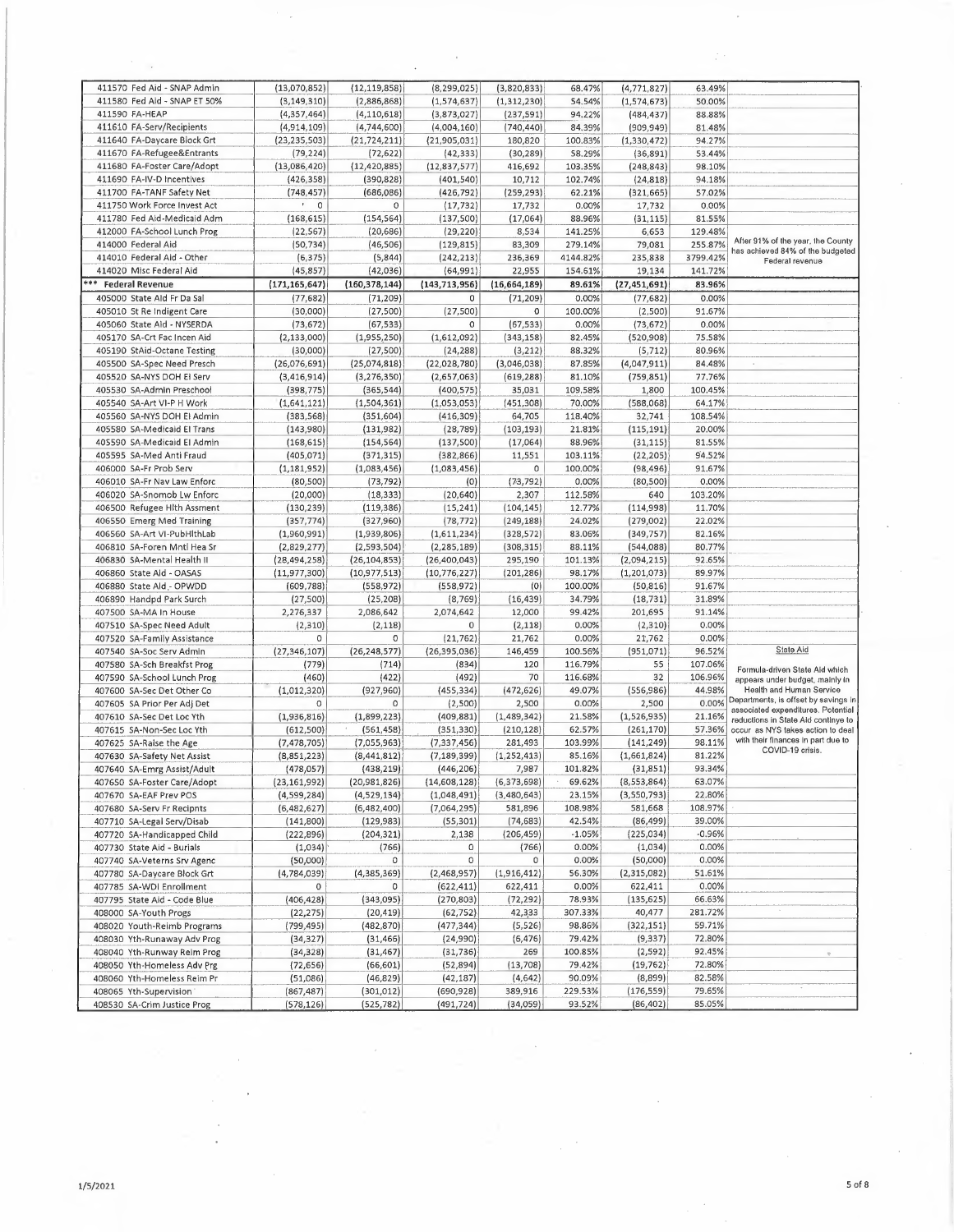| 409000 State Aid Revenues   | (273, 755)      | (195, 295)      | (226, 879)      | 31.584         | 116.17% | (46, 876)      | 82.88%  |                                   |
|-----------------------------|-----------------|-----------------|-----------------|----------------|---------|----------------|---------|-----------------------------------|
| 409010 State Aid - Other    | (193, 105)      | (193,105)       | (429, 317)      | 236,212        | 222.32% | 236,212        | 222.32% | After 91% of the year, the County |
| 409020 SA-Misc              | (56, 122)       | (51, 445)       | (57,027)        | 5,582          | 110.85% | 905            | 101.61% | has achieved 85% of budgeted      |
| 409030 SA-Main-Lieu of Rent | (157, 578)      | (144, 447)      | (161, 670)      | 17,224         | 111.92% | 4.092          | 102.60% | State revenue.                    |
| 409050 SA-Revenue Offset    | 4,693,765       | 4,693,765       |                 | 4,693,765      | 0.00%   | 4,693,765      | 0.00%   |                                   |
|                             |                 |                 |                 |                |         |                |         |                                   |
| <b>1***</b> State Revenue   | (166, 388, 283) | (155, 146, 003) | (141, 028, 640) | (14, 117, 364) | 90.90%  | (25, 359, 643) | 84.76%  |                                   |
| 450000 Interfnd Rev Non-Sub | (269.575)       | (269, 575)      | (269, 575)      |                | 100.00% |                | 100.00% |                                   |
| 486010 Resid Equity Tran-In | (3,651,268)     | (3,620,973)     | (3,620,973)     |                | 100.00% | (30, 295)      | 99.17%  |                                   |
| ***<br>Interfund Revenue    | (3,920,843)     | (3.890.548)     | (3,890,548)     |                | 100.00% | (30, 295)      | 99.23%  |                                   |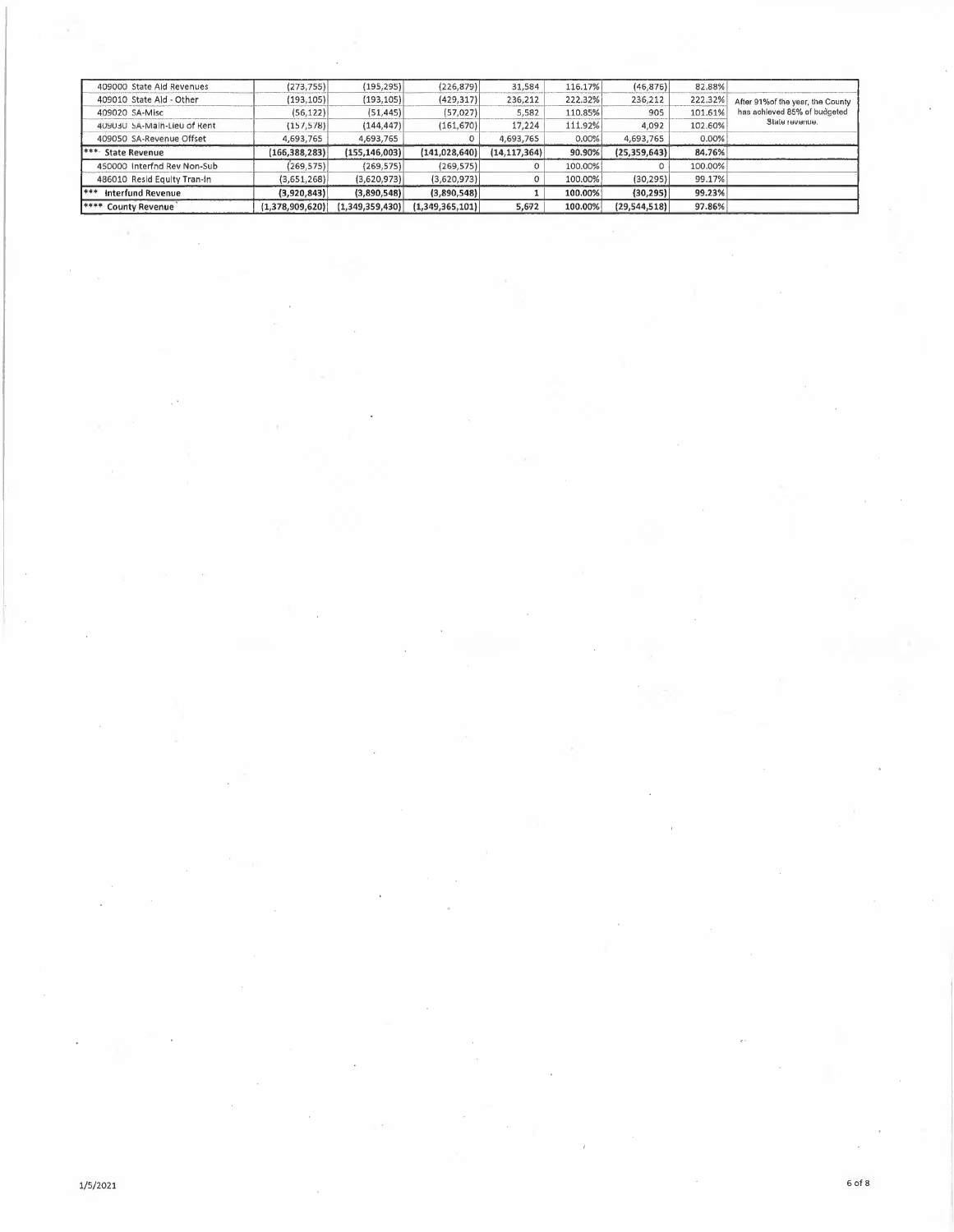| Expense                          |                |                |             |                |            |                |            |                                                                     |
|----------------------------------|----------------|----------------|-------------|----------------|------------|----------------|------------|---------------------------------------------------------------------|
| 500000 Full Time - Salaries      | 207,382,734    | 188,662,794    | 175,858,856 | 12,803,938     | 93.21%     | 31,523,878     | 84.80%     |                                                                     |
| 500010 Part Time - Wages         | 3,651,546      | 3,297,312      | 2,390,157   | 907,155        | 72.49%     | 1,261,389      | 65.46%     | After 91% of the year,                                              |
| 500020 Regular PT - Wages        | 2,082,578      | 1,693,135      | 1,357,903   | 335,232        | 80.20%     | 724,675        | 65.20%     | the County has spent 84%<br>In budgeted salaries.                   |
| 500030 Seasonal - Wages          | 845,636        | 768,777        | 371,976     | 396,801        | 48.39%     | 473,660        | 43.99%     |                                                                     |
| Salaries                         | 213,962,494    | 194,422,018    | 179,978,892 | 14,443,127     | 92.57%     | 33,983,602     | 84.12%     |                                                                     |
| 500300 Shift Differential        | 1,607,636      | 1,477,341      | 1,430,439   | 46,902         | 96.83%     | 177,197        | 88.98%     |                                                                     |
| 500320 Uniform Allowance         | 953,075        | 299,248        | 693,625     | (394, 377)     | 231.79%    | 259,450        | 72.78%     |                                                                     |
| 500330 Holiday Worked            | 1,990,899      | 1,737,242      | 1,616,157   | 121,085        | 93.03%     | 374,742        | 81.18%     |                                                                     |
| 500340 Line-up Pay               | 2,654,674      | 2,332,945      | 2,011,463   | 321,481        | 86.22%     | 643,211        | 75.77%     |                                                                     |
| 500350 Other Employee Pymts      | 1,675,974      | 1,527,867      | 1,880,651   | (352, 784)     | 123.09%    | (204, 677)     | 112.21%    |                                                                     |
| 501000 Overtime                  | 14,862,835     | 13,226,727     | 10,466,548  | 2,760,179      | 79.13%     | 4,396,287      | 70.42%     |                                                                     |
| Non-Salarles                     | 23,745,093     | 20,601,368     | 18,098,883  | 2,502,485      | 87.85%     | 5,646,210      | 76.22%     |                                                                     |
| 504990 Reductions Per Srv        | (14,002,870)   | (13,710,530)   | 0           | (13, 710, 530) | 0.00%      | (14,002,870)   | 0.00%      |                                                                     |
| Countywide Adjustments           | (14,002,870)   | (13, 710, 530) | 0           | (13, 710, 530) | 0.00%      | (14,002,870)   | 0.00%      |                                                                     |
| <b>Personnel Related Expense</b> | 223,704,717    | 201,312,856    | 198,077,775 | 3,235,082      | 98.39%     | 25,626,942     | 88.54%     |                                                                     |
| 502000 Fringe Benefits           | 114,915,914    | 108,679,466    | 0           | 108,679,466    | 0.00%      | 114,915,914    | 0.00%      |                                                                     |
| 502010 Employer FICA             | $\mathbb O$    | 0              | 11,749,675  | (11,749,675)   | 0.00%      | (11,749,675)   | 0.00%      | All departmental Fringe Benefit                                     |
| 502020 Empler FICA-Medicare      | $\mathbb O$    | $\circ$        | 2,763,450   | (2,763,450)    | 0.00%      | (2,763,450)    | 0.00%      | expense is budgeted in account                                      |
| 502030 Employee Health Ins       | (24,000,000)   | (24,000,000)   | 30,227,850  | (54, 227, 850) | $-125.95%$ | (54, 227, 850) | $-125.95%$ | 502000 while actual expense is                                      |
| 502040 Dental Plan               | 0              | 0              | 870,624     | (870, 624)     | 0.00%      | (870, 624)     | 0.00%      | recorded at the detailed level<br>indicated. The exception is the   |
| 502050 Workers' Compensation     | 13,614,486     | 12,355,515     | 11,716,955  | 638,560        | 94.83%     | 1,897,531      | 86.06%     | budget for Workers Compensation                                     |
| 502060 Unemployment Ins          | 0              | 0              | 673,722     | (673, 722)     | 0.00%      | (673, 722)     | 0.00%      | and ECMC legacy-related expense.                                    |
| 502070 Hosp & Med-Retirees'      | 2,450,505      | 2,246,296      | 23,336,302  | (21,090,005)   | 1038.88%   | (20, 885, 797) | 952.31%    |                                                                     |
| 502090 Hlth Ins Waiver           | 0              | 0              | 1,444,671   | (1, 444, 671)  | 0.00%      | (1, 444, 671)  | 0.00%      |                                                                     |
| 502100 Retirement                | $\rm ^o$       | $\circ$        | 26,699,856  | (26, 699, 856) | 0.00%      | (26,699,856)   | 0.00%      | Through November fringe costs                                       |
| 502130 Wkrs Cmp Otr Fd Reim      | (10, 982, 200) | (10,034,436)   | (5,821,889) | (4, 212, 547)  | 58.02%     | (5, 160, 311)  | 53.01%     | exceed Budget. December                                             |
| 502140 3rd Party Recoveries      | (1,600,000)    | (1,461,920)    | (1,807,772) | 345,852        | 123.66%    | 207,772        | 112.99%    | adjustments will mitigate this<br>overage.                          |
| *** Fringe Benefit Total         | 94,398,705     | 87,784,921     | 101,853,443 | (14,068,523)   | 116.03%    | (7,454,738)    | 107.90%    |                                                                     |
| 505000 Office Supplies           | 1,085,469      | 872,277        | 585,301     | 286,976        | 67.10%     | 500,167        | 53.92%     |                                                                     |
| 505200 Clothing Supplies         | 503,975        | 452,429        | 204,300     | 248,129        | 45.16%     | 299,676        | 40.54%     |                                                                     |
| 505400 Food & Kitchen Supp       | 1,333,525      | 1,248,431      | 967,013     | 281,418        | 77.46%     | 366,512        | 72.52%     |                                                                     |
| 505600 Auto Tr & Hvy Eq Sup      | 1,671,075      | 1,633,100      | 966,977     | 666,123        | 59.21%     | 704,097        | 57.87%     |                                                                     |
| 505800 Medical & Hlth Supp       | 2,545,060      | 1,333,513      | 1,006,137   | 327,376        | 75.45%     | 1,538,923      | 39.53%     |                                                                     |
| 506200 Maintenance & Repair      | 2,561,862      | 2,041,300      | 1,488,107   | 553,193        | 72.90%     | 1,073,755      | 58.09%     |                                                                     |
| 507000 E-Z Pass Supplies         | 14,700         | 13,475         | 7,350       | 6,125          | 54.55%     | 7,350          | 50.00%     |                                                                     |
| Supplies and Repairs             | 9,715,666      | 7,594,525      | 5,225,185   | 2,369,340      | 68.80%     | 4,490,480      | 53.78%     |                                                                     |
| 555000 General Liability         | 2,740,000      | 2,015,000      | (43, 632)   | 2,058,632      | $-2.17%$   | 2,783,632      | $-1.59%$   |                                                                     |
| 555010 Settlmts/Jdgmnts-Lit      | 0              | $\circ$        | 519,219     | (519, 219)     | 0.00%      | (519, 219)     | 0.00%      | Risk Retention expense is                                           |
| 555020 Travel & Mileage-Lit      | $\circ$        | $\mathsf 0$    | 236         | (236)          | 0.00%      | (236)          | 0.00%      | budgeted in account 555000 while<br>actual expense is recorded at a |
| 555030 Litig & Rel Disburs.      | $\,0\,$        | $\mathbf 0$    | 123,506     | (123, 506)     | 0.00%      | (123, 506)     | 0.00%      | detailed level in the accounts                                      |
| 555040 Expert/Cons Fees-Lit      | $\mathbf 0$    | $\mathbf 0$    | 662,358     | (662, 358)     | 0.00%      | (662, 358)     | 0.00%      | indicated. In total Risk Retention                                  |
| 555050 Insurance Premiums        | 19,400         | 17,783         | 537,457     | (519, 674)     | 3022.25%   | (518,057)      | 2770.40%   | approximates budget for the period.                                 |
| <b>Risk Retention</b>            | 2,759,400      | 2,032,783      | 1,799,145   | 233,639        | 88.51%     | 960,255        | 65.20%     |                                                                     |
| 510000 Local Mileage Reimb       | 828,217        | 775,592        | 725,512     | 50,080         | 93.54%     | 102,705        | 87.60%     |                                                                     |
| 510100 Out Of Area Travel        | 251,332        | 198,230        | 125,506     | 72,724         | 63.31%     | 125,826        | 49.94%     |                                                                     |
| 510200 Training And Educat       | 466,161        | 422,239        | 239,169     | 183,069        | 56.64%     | 226,992        | 51.31%     |                                                                     |
| 511000 Control Board Expense     | 504,000        | 468,250        | 451,339     | 16,911         | 96.39%     | 52,661         | 89.55%     |                                                                     |
| 515000 Utility Charges           | 3,140,914      | 2,753,698      | 2,719,847   | 33,851         | 98.77%     | 421,067        | 86.59%     |                                                                     |
| 516040 DSS Trng & Edu Pro        | 1,540,178      | 1,411,830      | 1,411,830   | 0              | 100.00%    | 128,348        | 91.67%     |                                                                     |
| 530000 Other Expenses            | 3,215,339      | 1,751,116      | 1,783,225   | (32, 109)      | 101.83%    | 1,432,114      | 55.46%     |                                                                     |
| 530010 Chargebacks               | 1,498,744      | 1,173,849      | 1,040,676   | 133,173        | 88.66%     | 458,068        | 69.44%     |                                                                     |
| 530030 Pivot Wage Subsidies      | 3,005,146      | 2,236,988      | 1,832,446   | 404,542        | 81.92%     | 1,172,700      | 60.98%     |                                                                     |
| 545000 Rental Charges            | 9,150,397      | 8,268,865      | 7,576,610   | 692,255        | 91.63%     | 1,573,787      | 82.80%     |                                                                     |
| **<br>Other                      | 26,359,828     | 21,493,439     | 19,705,305  | 1,788,134      | 91.68%     | 6,654,523      | 74.76%     |                                                                     |
| Non Profit Agency Subsidy        | 20,306,390     | 19,893,259     | 19,893,259  | $\circ$        | 100.00%    | 413,131        | 97.97%     |                                                                     |
| Professional Srvs Contracts a    | 38,494,939     | 31,167,643     | 27,564,088  | 3,603,555      | 88.44%     | 10,930,850     | 71.60%     |                                                                     |
| 516050 Dept Payments-ECMCC       | 8,425,430      | 7,045,674      | 6,346,099   | 699,575        | 90.07%     | 2,079,331      | 75.32%     |                                                                     |
| 516051 ECMCC Drug & Alcohol      | 405,331        | 372,207        | 364,369     | 7,838          | 97.89%     | 40,962         | 89.89%     |                                                                     |
| <b>ECMCC Payments</b>            | 8,830,761      | 7,417,881      | 6,710,468   | 707,413        | 90.46%     | 2,120,293      | 75.99%     |                                                                     |
| 516060 Sales Tax Loc Gov 3%      | 279,229,985    | 279,229,985    | 288,612,646 | (9,382,661)    | 103.36%    | (9, 382, 661)  | 103.36%    |                                                                     |
| 516070 Flat Dist from 1%         | 12,500,000     | 12,500,000     | 12,500,000  | $\mathsf{o}\,$ | 100.00%    | $\mathbf 0$    | 100.00%    |                                                                     |
| 520030 NFTA-Share Sales Tax      | 18,065,729     | 18,065,729     | 17,998,108  | 67,621         | 99.63%     | 67,621         | 99.63%     |                                                                     |
| Sales Tax to Local Government    | 309,795,714    | 309,795,714    | 319,110,754 | (9, 315, 040)  | 103.01%    | (9,315,040)    | 103.01%    |                                                                     |
| **<br>Contractual                | 479,306,085    | 459,731,200    | 464,757,426 | (5,026,227)    | 101.09%    | 14,548,659     | 96,96%     |                                                                     |
| 561410 Lab & Tech Eqt            | 3,336,089      | 2,394,671      | 1,870,283   | 524,388        | 78.10%     | 1,465,807      | 56.06%     |                                                                     |
| 561420 Office Furn & Fixt        | 645,840        | 587,054        | 208,446     | 378,608        | 35.51%     | 437,394        | 32.28%     |                                                                     |
| 561430 Bldg Grs & Hvy Eq         | 13,240         | 12,770         | 10,084      | 2,686          | 78.97%     | 3,156          | 76,16%     |                                                                     |
| 561440 Motor Vehicles            | 139,797        | 131,545        | 53,830      | 77,715         | 40.92%     | 85,967         | 38.51%     |                                                                     |
| Equipment                        | 4,134,966      | 3,126,040      | 2,142,643   | 983,397        | 68.54%     | 1,992,323      | 51.82%     |                                                                     |
| 559000 County Share - Grants     | 6,503,450      | 2,946,019      | 2,673,480   | 272,539        | 90.75%     | 3,829,970      | 41.11%     |                                                                     |
| 570020 Interfund - Road          | 18,046,390     | 8,186,516      | 8,198,742   | (12, 226)      | 100.15%    | 9,847,648      | 45.43%     |                                                                     |
| 570025 InterFd Co Share 911      | 4,307,552      | 3,372,391      | 3,372,391   | 0              | 100.00%    | 935,161        | 78.29%     |                                                                     |
| 570030 Interfund-ECC Sub         | 17,724,317     | 17,724,317     | 17,724,317  | $\,$ O         | 100.00%    | 0              | 100.00%    |                                                                     |
| 570050 InterFund Trans-Cap       | 2,515,760      | 2,265,760      | 2,265,760   | $\circ$        | 100.00%    | 250,000        | 90.06%     |                                                                     |
| 575000 Interfnd Exp Non-Sub      | 127,000        | 127,000        | 127,000     | $\mathsf O$    | 100.00%    | $\bf{0}$       | 100.00%    |                                                                     |
| 575040 I/F Expense-Utility       | 3,042,874      | 2,742,416      | 2,526,230   | 216,186        | 92.12%     | 516,644        | 83.02%     |                                                                     |
| 570035 IF Tran-COVID-19 Res      | 29,000,000     | 0              | 0           | O              | 0.00%      | 29,000,000     | 0.00%      |                                                                     |
| Interfund Expense                | 81,267,343     | 37,364,419     | 36,887,920  | 476,499        | 98.72%     | 44,379,423     | 45.39%     |                                                                     |
| 910200 ID Budget Services        | 0              | 0              | $\circ$     | 0              | 0.00%      | $\circ$        | 0.00%      |                                                                     |